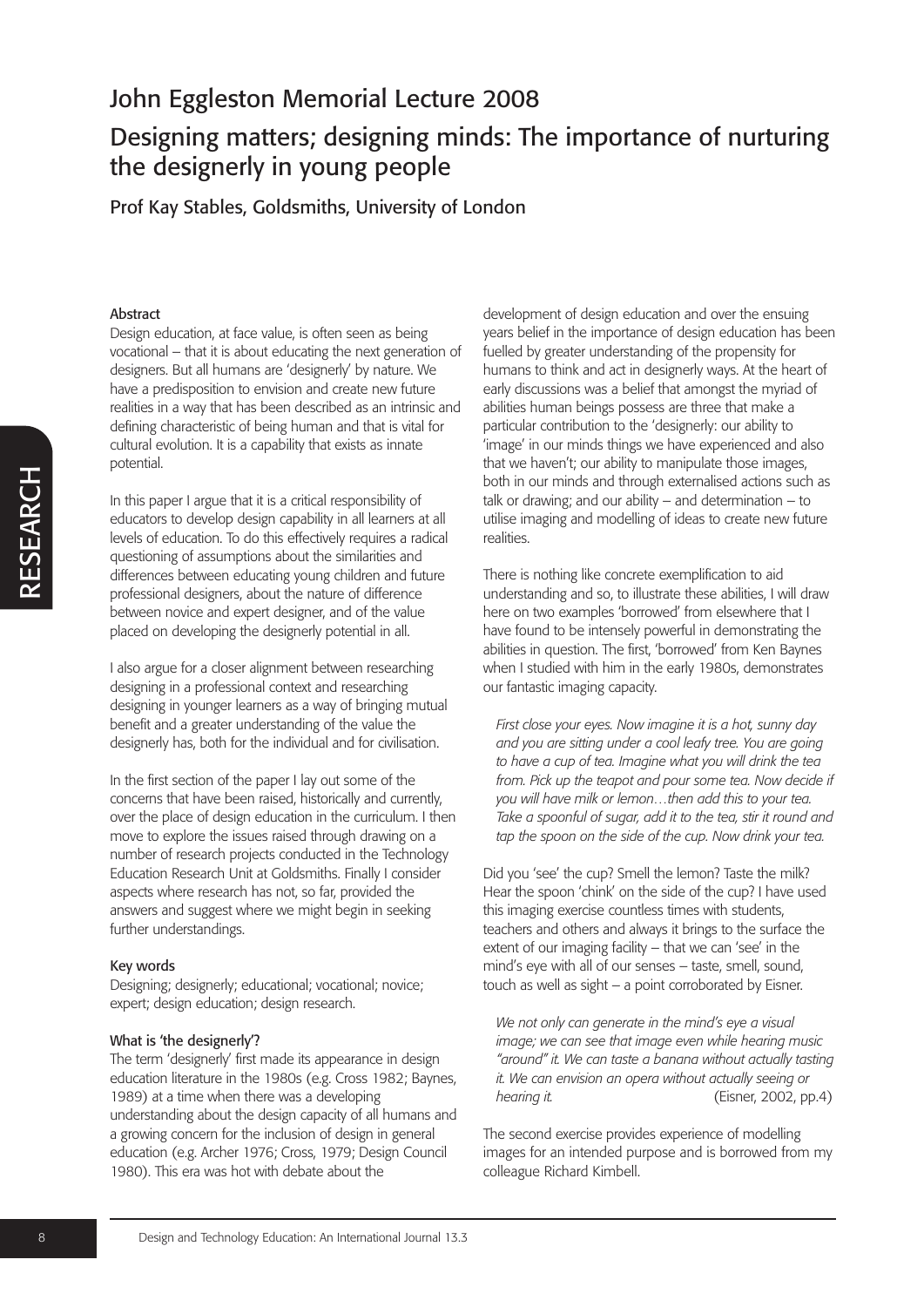*Imagine an eight year old girl, playing in the garden. She climbs onto a high wall, falls off and damages her back. The accident is so bad that she will have to remain lying on her back for three months. She loves doing jigsaws. How could she do them while lying on her back?*

In my experience, it takes little more than a split second for imaging and modelling solutions to kick in  $-$  at least as initial ideas – using magnets, Velcro, computer displays, mirrors are the ideas that typically emerge in the first few seconds. And once people try to explain their ideas, the need to be explicit causes them to clarify the image in their mind, which in turn causes them to develop it towards being a new idea to deal with the situation. Again Eisner points to the crux of what is happening – imagining future possibilities.

*Were we limited to the recall of the images we had once experienced, cultural development would be in trouble… Imagination gives us the images of the possible that provide a platform for seeing the actual, and by seeing the actual freshly, we can do something about creating what lies beyond it. ...We do indeed see in our mind's eye.* (Eisner, 2002, pp.4)

#### Nurturing the designerly is not new

The idea that being designerly is something we all have potential in – a key facet of being human – is supported well in the literature (e.g. Archer, 1992; Baynes 2006; Black & Harrison, 1985; Bronowski, 1973; Csikszentmihalyi, 1996; Nelson & Stolterman, 2003). But there is a difference between something existing as human potential and the way that potential is realised through educational experiences. If the designerly is to be nurtured in young people, it follows that it must receive some prioritising within our education structures. I will turn later to the concerns and possibilities that currently surround this, but it is both important and interesting to note that the idea of nurturing the designerly is not a new one. Bruce Archer, writing in 1976, points to the inclusion of the "making and doing aspects of human activity" having a long history and reports the original conception of the 'three Rs' not being reading, writing and arithmetic but as reading and writing; reckoning and figuring; and wroughting and wrighting. Of the latter pair he clarifies that

*Wroughting...meant knowing how things are brought about, which we might now call technology [and] wrighting...meant knowing how to do it, which we would now call craftsmanship.* (Archer, 1976; 2005, pp.9)

Whitehead made an even stronger case in 1929 in his essay on Technical Education's relation to Science and

Literature, arguing for creating balance in the curriculum through the inclusion for all technical education, which had been neglected because of:

*two disastrous antitheses, namely, that between mind and body, and that between thought and action.* (Whitehead, 1929, pp.50)

In an incredibly visionary way, Whitehead highlighted certain fundamental underpinnings of 'technical education' that resonate generally with the concept of the designerly and specifically with the words above of Eisner, characterising technical education as:

*creative experience while you think, experience which realises your thought, experience which teaches you to coordinate act and thought, experience leading you to associate thought with foresight and foresight with achievement.* (Ibid pp. 54)

Whitehead was concerned with the education of the whole person – and for him, without such experiences an education was incomplete and out of balance. Had such views received greater prominence in their time who knows how different design education might look today?

#### More recent concerns over design education

Whitehead was a philosopher and mathematician with a great interest in, and strong views about, education. More recently it has been designers and design educators who have been the activists identifying the importance of designing as a human capability and of general education as having a key role in developing that capability. While there is a sense that this has very much been a preoccupation within the English school system, it has not been exclusively so. For example, in the early 1990s a group of designers were pressing this claim within USA schooling. In 1990, Shannon (a designer) wrote of design:

*as an integrative, life affirming, human capability has been subordinated in our culture. But ... that a broad program of public design education, beginning in the public schools, can reestablish design's evolutionary role at the center of our lives.* (Shannon 1990 pp.40-41)

Shannon's concern was that the perception of design as a highly specialised and professionalised activity had disenfranchised the general population at a time when "designing the world we live in is everyone's opportunity and responsibility". The problematic nature of the dichotomy between designing as a specialist activity of the few and the ubiquitous designing of everyday life, echoes through concerns over design in general education.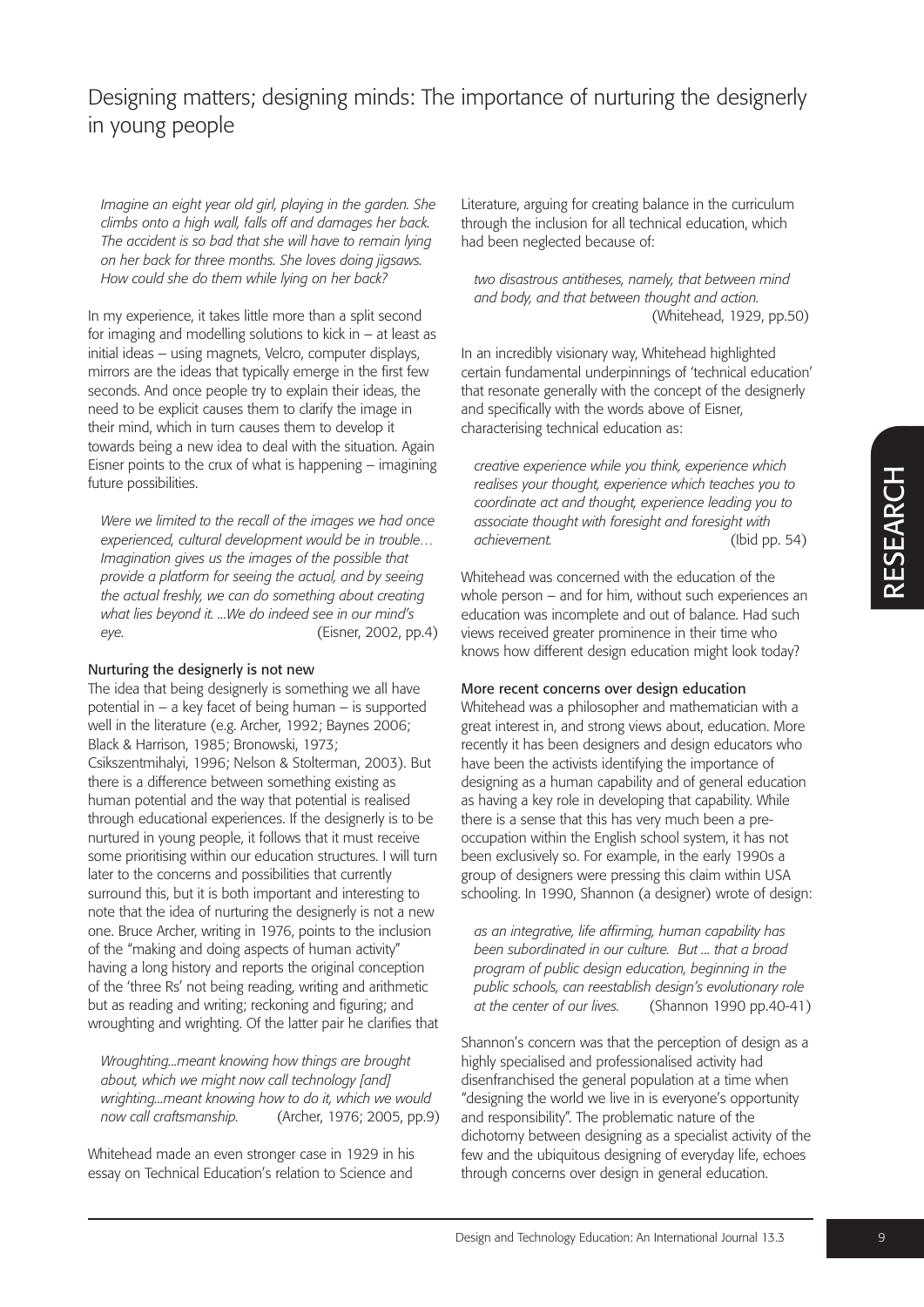Arguments centre around the age-old conundrum of whether school education should be driven by educational or instrumental (vocational) concerns – design education for all, for life, or design education for the few who will choose to make a professional career as a designer. In 1985, Baynes was clearly making a case for the former in claiming the primary aim of design in general education to be

*Develop[ing] everybody's design awareness so that they can:*

- *enjoy with understanding and insight the (man)made world of places, products and images;*
- *take part in the personal and public design decisions that affect their lives and the life of the community;*
- *design and criticize design at their own level for their own material and spiritual needs;*
- *bring an understanding of design into their work.* (Baynes, 1985 pp. 241-242)

Over 20 years later he was re-iterating the claim, seeing design education as "*even more important*" because of:

- *the steady growth of consumerism;*
- *the threatening environmental crisis;*
- *the growth of new ways of communicating and so learning - using digital media;*
- *changes in the economy and the means by which wealth is created*
- *changes in children's culture and the way society regards children.* (Baynes 2006, pp.7)

In this claim he is hinting at political and economic drivers for design – the current global focus on the creative industries and the belief that creative capabilities lie at the heart of economic competitiveness (Cox, 2005, Frayling 2006). This recent emphasis runs the risk of driving an instrumental wedge into the development of design capability in young people if it leads to an increase of specialisation and vocationalism, rather than recognising the more holistic contribution individuals can make to their communities and society through taking a designerly approach to the world. Whilst, either directly or by inference, the case has been made for this broader contribution (Kimbell & Perry, 2001; NACCE 2001; Seltzer and Bentley, 1999), two particular dangers remain. First is the top-down impact that specialist examination courses have on the curriculum of younger children (for example the highly skills-focused D&T experiences that have become characteristic of the provision for 11-14 year olds in English schools). Second is a more subtle danger – wherein the broader educational benefits of a specialist design education are either not recognised or are ignored. This second danger was highlighted by Chris Frayling

speaking at the 2006 Seminar – *Design Education: now you see it, now you don't*, referring to the experience of Higher Education design students.

*ROYAL COLLEGE OF ART students…feel strongly that they should be both vocational and academic. …The vocational argument is very strong at the moment with the growing importance of the creative industries to the UK economy. ...This vocational/academic issue is very significant for today's students because...in 2003 there were 140,000 students completing HE/FE design courses [and] a total of 6,315 graduates got jobs [in the design industry] in 2004. So there is clearly a mismatch between education and the expectations of the creative industries. And if the arguments are purely vocational it is incredibly inefficient* (Frayling 2006 pp.3)

In all of the above, there is relentless echoing of two unhelpful schisms that militate against 'nurturing the designerly'. First there is what Whitehead referred to as the "*disastrous antitheses...between mind and body, and... between thought and action*' and the way this is enacted through the relegation in general education of – what Cross (1982) aptly referred to as the 'third culture' – design. Second is the schism between the designer in us all and the Designer as specialist – what, in coining a phrase from creativity (Craft, 2001), could be referred to as little d and Big D. Both schisms have the potential to distort educational experiences offered through the curriculum; both need exploring and understanding further if we are to meet the challenge of nurturing the designerly. Some of this understanding exists in research already undertaken, including that which has been conducted in the Technology Education Research Unit at Goldsmiths. I will turn now to sharing some of the insights that this research can contribute.

#### Thought and action

The first area that was the focus of much of the early research conducted in TERU related to the roles of thought and action in designing processes and began with research conducted for the, then, Department for Education and Science into the design and technological capability of UK's 15 year olds – *the APU D&T project*. This project has been reported extensively elsewhere (most notably Kimbell et al., 1991; Kimbell and Stables, 2007) but the key matter for this paper was model of thought and action that was both derived and validated through the project. At the time of undertaking the research the predominant model of designing operating in schools was a linear model drawn in the early 1970s from a particular aspect of research into professional designers through the design methods movement (Jones, 1970). As a team of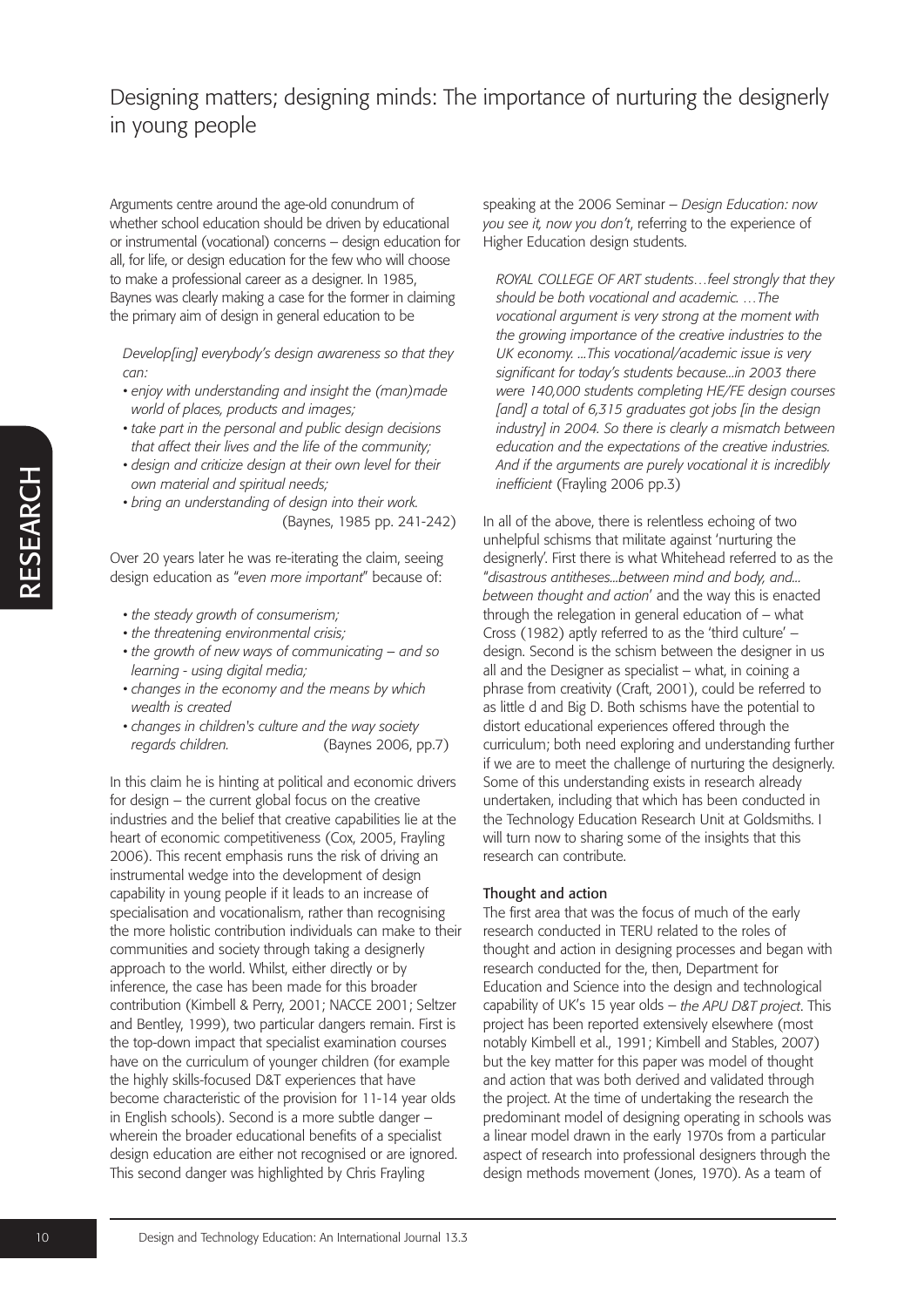

*Figure 1. APU D&T model*

design education teacher practitioners, we were uncomfortable with this model, convinced that it was prescriptive, sanitised, divorced from the reality of how designing actually takes place and, at the end of the day, adopted in schools for the simplistic, managerial potential it afforded. Drawing on our own experience, our reading and our initial fieldwork, we created an alternative model (*Figure 1*) that captured a responsive, iterative process of imaging and modelling, reflection and action.

The model formed the basis of our approach to assessing capability, allowing for an initial holistic judgment of the overall quality of the work (what the learner was trying to do and the action and reflection they engaged in to achieve it) and then a description that enabled us to map how they had gone about their work. What became clear from the analysis of the work of the learners (in total close on 20,000 short, focused design activities) was that first, at a general level the model was a remarkably good match to the ways the young people approached their design tasks and that, second, by linking the judgement of the quality of the work to the descriptive mapping of learner's approach enabled us to see typical variations in ways of working that could be used to better understand differences in approaches and the strengths and weakness

evidenced. At a crude level, four characteristic ways of designing were determined (*Figure 2*). The first showed a **balance** between action and reflection in which there was evidence of a web of iteration between the two. Where we witnessed this we also frequently witnessed designing that had been judged to be of a high quality. The second and third were mirror images of each other – one showed a reflective skew to the designing, typically where the context of the designing and the issues to be addressed played a dominant role and the other an **active skew** where an initial idea was relentlessly pursued without too much thought being given to how much it

addressed the needs in the situation. Both skews had the impact of depressing the overall quality of the designing – the former where a learner, typically, became virtually demobilised either because the perception of the range of issues to be dealt with were too overwhelming, or because they had neither the confidence nor the repertoire with which to take action. The active skew tended to be evidenced where ideas that had run away with themselves to become, ultimately, weak solutions to the task in hand of which the learner had lost sight in the momentum of realising an ill-considered idea. The fourth approach we termed un-hinged and was typified by learners who could see and articulate the issues to be addressed, but whose design ideas appeared to pay no attention to these.

This initial project provided not just a way of understanding the messy reality of human designing, it also began to provide a perspective on ways to support learners in developing their capability – for example by developing confidence and a practical repertoire in modeling for reflective designers and by encouraging those with an active skew to take pause for thought. It also was the springboard for further research focused on designing styles, by linking our work on thought and action



*Figure 2. balanced, reflective skew, active skew unhinged*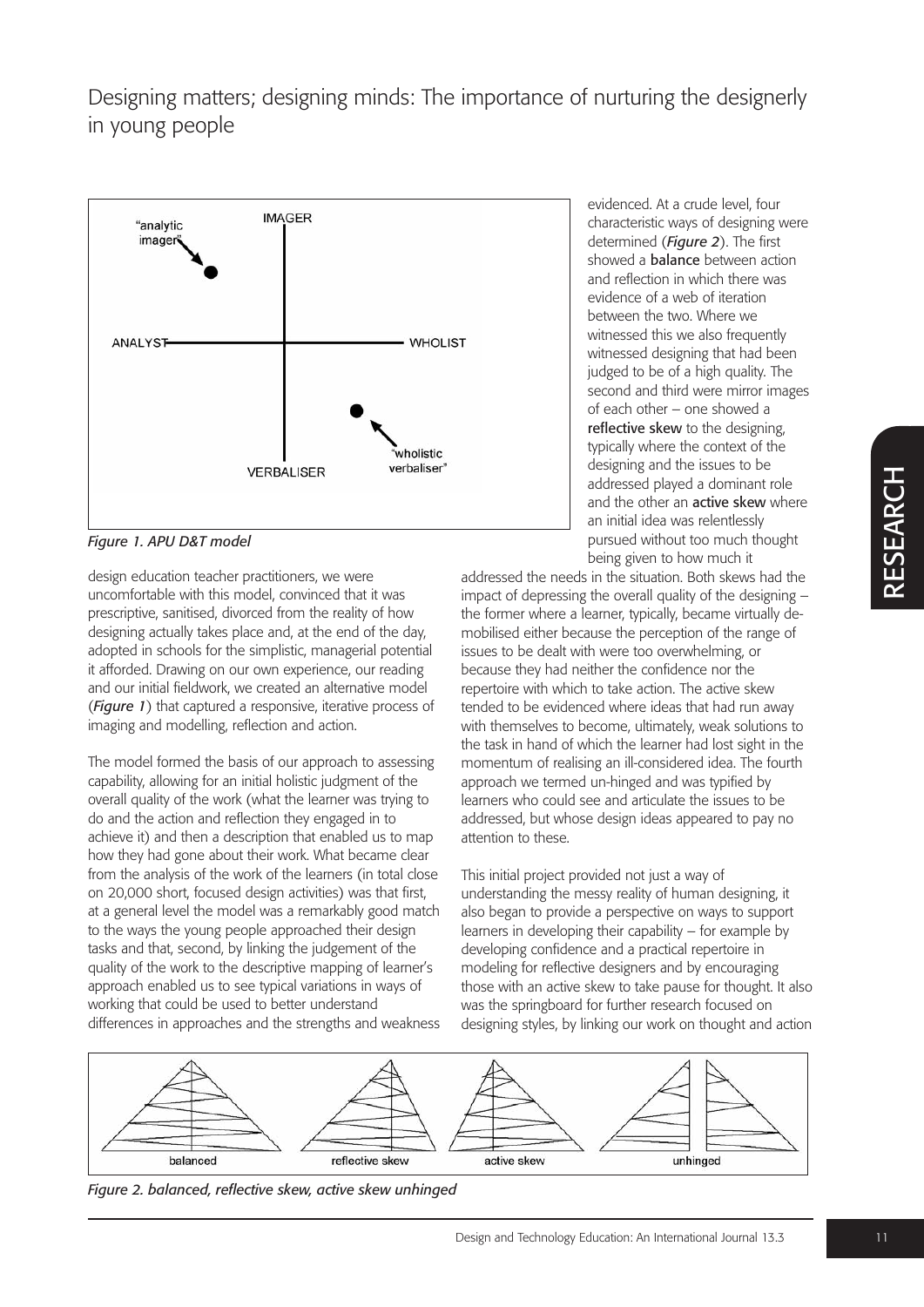

*Figure 3. Cognitive Style Analysis matrix Figure 4. Big pictures small steps*

with the research of colleagues in Goldsmiths Psychology department on cognitive style. The first refinement in understanding of designing approaches that this produced was the addition of a further dimension to describing approaches to designing from Cognitive Style Analysis (Riding and Cheema, 1991; Riding, 1992, Figure 3) that, amongst other things, was used with student design and technology teachers to help them reflect on their own approaches to designing (Lawler, 1996).

The research also added to our belief that there is no simple, one-size-fits all model of designing (as implied in a linear model) because what didn't emerge was a single

'designer' cognitive style. This led Tony Lawler to expand on this work to create a way of describing designing styles that reflected the concept of cognitive style, based around what he came to term "big pictures" and "small steps" designing (Lawler, 2004) which he characterized as shown in *Table 1*.

From Lawler's initial work with student teachers and from subsequent use of this in further school-based research projects, in most cases this is not an either/or – and, just as the descriptive mapping we undertook with the APU D&T project, we can 'map' both big pictures and small steps designing within different pieces of design work to



create profiles, as shown in *Figure 4*. While the approach could benefit from further development, it has added to our toolbox of understanding approaches to designing.

Possibly one of the main limitations of all of the above research has been that it has largely been undertaken in the context of general education – and to this I will return. But first I wish to review the insights gained from TERU research into general and specialist perspectives on designing.

### The predicament of BIG D little d…

In reflecting on the changes that have taken place since the emergence of design education in the 1970s, Ken Baynes made the following statement.

*What cognitive science has done is to show conclusively that designerly thinking and action are features of the mental activities of all humans. It has settled the argument between two apparently contradictory views of design.*

- *1. That design is highly specialist, complex and esoteric – that particularly the act of designing is something which people can do only after a long apprenticeship.*
- *2. That design ability, like language ability, is something that everyone possesses at least to some degree.*

| Big pictures designing                                                                                                                                                                                                             | Small steps designing                                                                                                                                                                                                         |
|------------------------------------------------------------------------------------------------------------------------------------------------------------------------------------------------------------------------------------|-------------------------------------------------------------------------------------------------------------------------------------------------------------------------------------------------------------------------------|
| • more at ease with intuitive and emotional decision<br>making<br>• more concerned with beliefs and philosophies<br>• more like 'right brain' thinkers;<br>• more projective and future focused<br>• more random in their actions. | • more at ease with logical, numerical decision making<br>· more concerned with strategies and policies<br>• more like 'left brain' thinkers<br>• more reflective and historical<br>• more systematic in their way of working |

*Table 1. Characteristics of big picture and small steps designing (from Lawler, 2004, pp. 183-185*)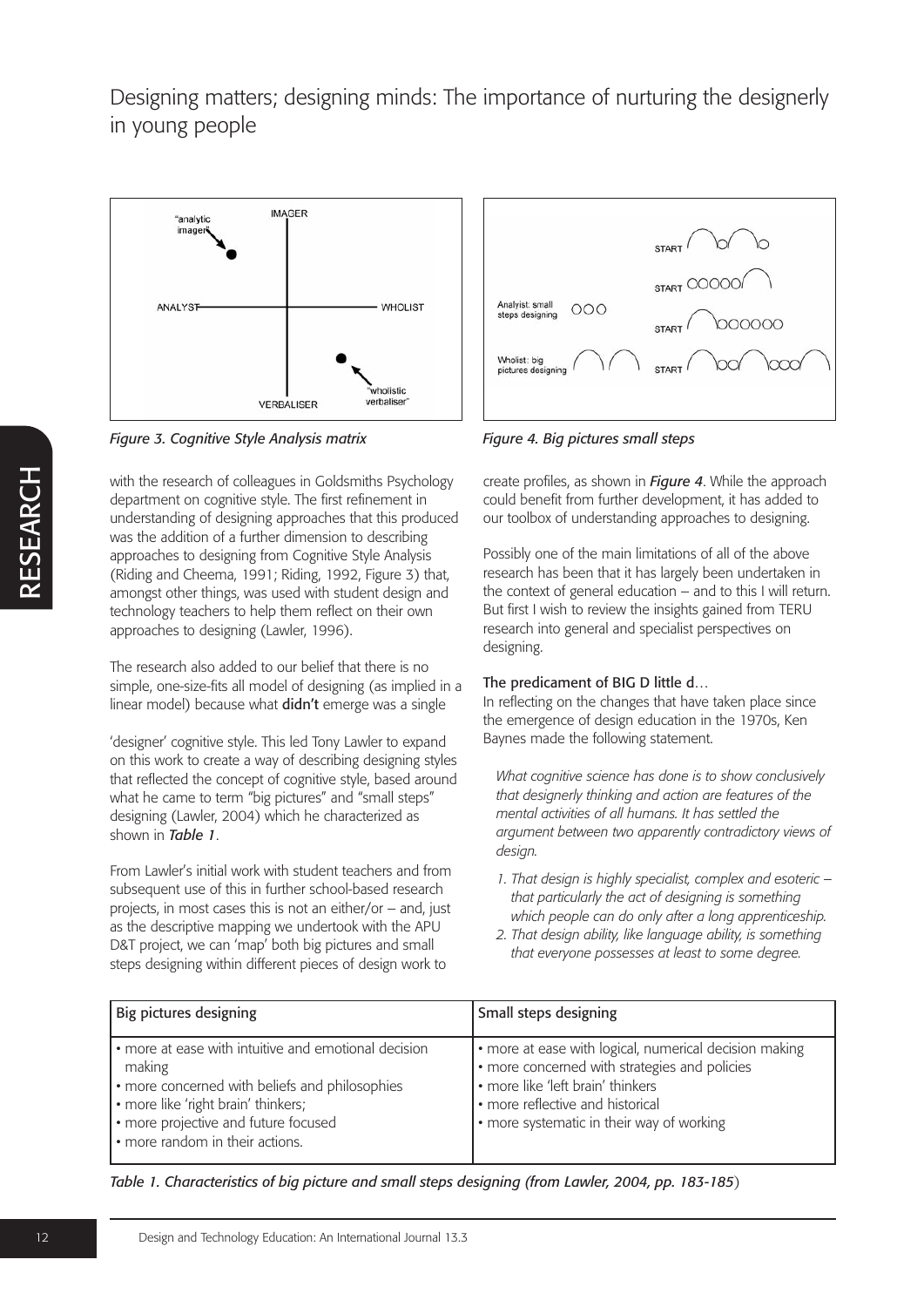*We have to now accept that these two views are complementary. The highly complex skills of the professional engineer, fashion designer or CGI artist are simply the specialist development of abilities and understandings we all have.* Baynes, 2006, pp.7

On one level this is immensely helpful – providing a sense of a continuum along which all people sit. But, one could argue due to the lack of good and coherent design education, the reality is different. If it weren't, then humans would universally be operating in 'designerly ways'. Lawson (2004) provides extensive insights into the special expertise of designers – what they know – that sets them apart, but at the same time reflects that:

*Sometimes it is neither skill nor knowledge per se that is important but a way of seeing or perceiving that may be the crucial ability.* (Lawson, 2004, pp.3)

Two projects conducted in TERU in the 1990s illustrate this and show conflicting sides of the general value of highly developed (specialist) design understandings – the first where this was recognised, the second where it was not.

*Decisions by Design* (Kimbell et al, 1997) was a project commissioned by the Design Council that aimed to explore: the nature of designerly decision-making; whether management decision-making is a designerly kind of decision making; and, if not, would management decision making be "better" if it was more designerly. The project worked with school managers (typically deputy head teachers) who undertook a design task and observed student designers and through this identified a range of ways that designers operate when making decisions that were alien to the managers, such as:

- continually 'un-packing' the task;
- making thinking explicit;
- dealing with clients and values;
- handling innovation and risk;
- using the power of group work;
- modelling possible futures.

Having gained insights into these designerly approaches, the managers found they could successfully apply them in their normal work context.

While this project demonstrated the potential of nonspecialists gaining explicit understandings of designerly approaches that have currency in other settings, *Design Skills for Work* (Kimbell et al., 1997; Kimbell et al., 1999), also commissioned by the Design Council, demonstrated the danger of higher education design courses not making students aware of their transferable skills. The research aimed to identify the transferable skills that were derived from the educational focus of design programmes and established a list not dissimilar from those identified by the managers in the previous project. But these same skills were not explicitly recognised, promoted or valued by either the students or their tutors from the design courses. In identifying evidence of "ubiquitous vocationalism" the research team found that

*In every course, the degree was seen by the graduates as vocational in the sense that the vast majority of them have a career ambition to become designers, architects, or engineers, working somewhere in industry. They were not pursuing a higher education degree in the classical sense: they were training for a specific profession, and in the main they had an occupational route planned* (Kimbell et al., 1999, pp.14)

Reiterating the words (above) of Frayling "*if the arguments are purely vocational it [design education] is incredibly inefficient".* (Frayling 2006 pp.3)

So, while both projects identified a broader contribution that specialist design education has to make, there is a need to recognise and articulate this contribution if it is to be realised. One might ask when does little d become Big D and vice versa. This raises further aspect of the dilemma of Big D and little d – if in design education, at any level, we are seeking more than pure vocationalism, when does specialist education start, and at what point might we expect to see evidence of expertise? The reason I see this as problematic is because generally, in the wealth of literature around expertise, higher education design students are perceived of as novices. What does this then say about the designerly skills of those in general education?

#### Novices or experts?

For me this begs the question of how novices and experts are conceptualised. Cross (2004) distinguishes between talent (that a young person may have) and expertise that comes from years and years of training and practice. He acknowledges the widely held view that people move somehow from novice to expert and, in reviewing a wide range of studies of expertise within and beyond design, comes to the conclusion that designers don't necessarily fit the mold of expertise as identified in other disciplines, describing expert designers (rather engagingly) as appropriately "ill-behaved problem solvers" (pp. 439) and states that much work still needs to be done to develop a robust view of expertise in design. Dorst (2003), drawing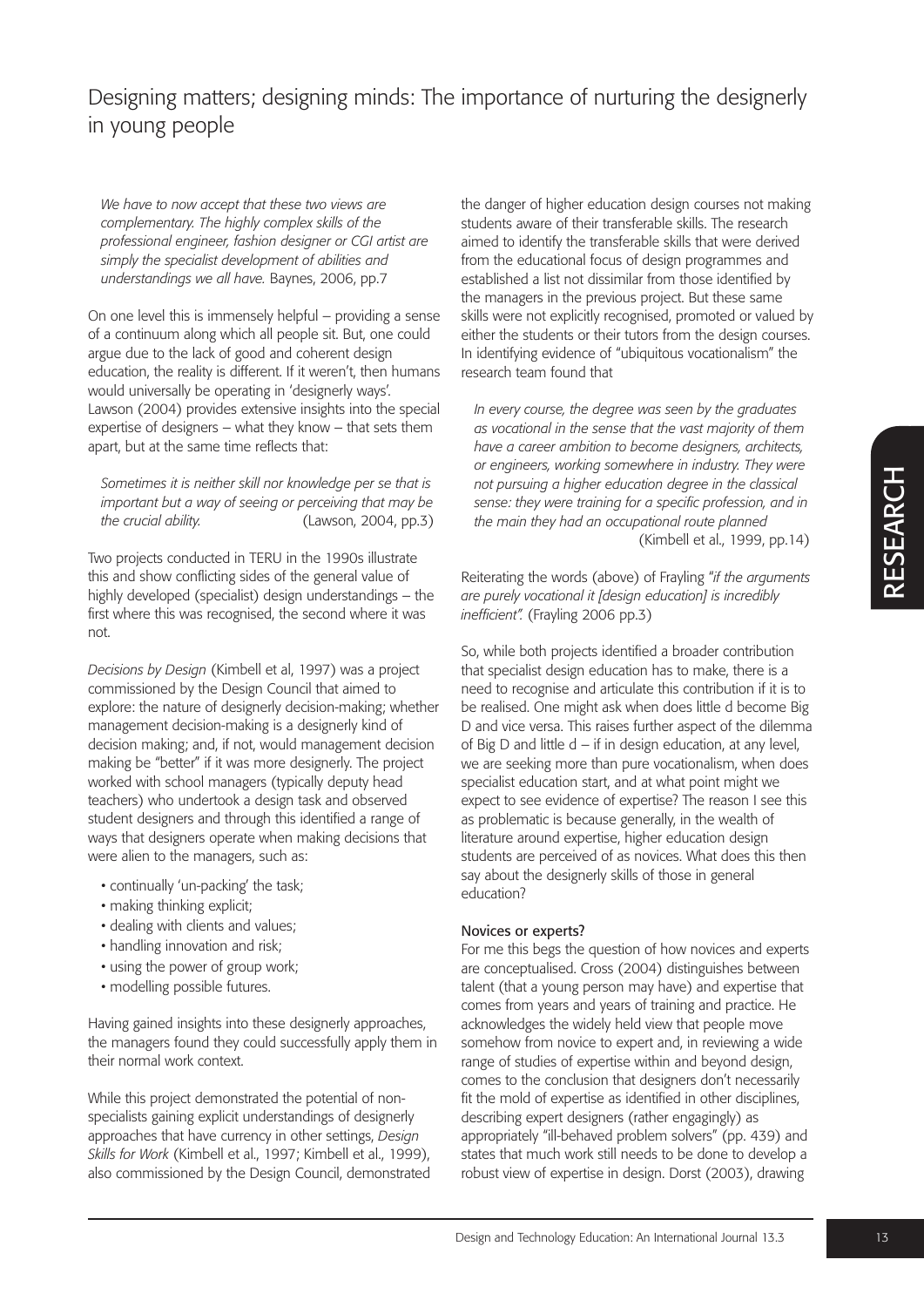on the work of Dreyfus (2003) presents a more clear-cut perspective, identifying a range of levels.

- Novice follows strict rules, considers objective features.
- Beginner more aware of context, exceptions to the rule.
- Competent selective problem solver, more clearly articulated plans, more trial and error, more reflection.
- Proficient accurately recognises important features, plans frequently.
- Expert operates intuitively, performs appropriate actions without conscious mental effort.

But, like Cross, Dorst recognises the complexity in defining expertise and also comments

*nobody is an expert on all aspects of design, on some problems we might be novices, at others we might be competent, or experts.* (Dorst, 2003, pp. 144)

Whilst recognising the value of the studies that have taken place, there remains the problem of how pre-degree learners are perceived – are they all novices? This seems a huge category to lump all children and teenagers into – and is distinctly unhelpful in developing understanding of young people as designers. Lets look at some examples.

Take Graham – a five year old, designing a house for a toy spider that would provide warmth, be big enough for the spider to live in and not blow away in the wind. *Figure 7* shows a photograph of Graham's model and of his planning drawings. Several features are worth mentioning. Part of the roof slopes – so that rain will run off. Parts are covered (albeit somewhat sparsely) with grass – for insulation. The house has a chimney for warmth and is painted the colour that Graham has determined his spider would like. The house also has a slide (that started out as a gutter but that wouldn't stick) and a ladder, so that the spider can climb to the top of the slide. At the start of the enterprise Graham had no idea how to make a ladder, but after imaging it in his head, drawing it out on his plan and being shown how to use a bench hook, junior hacksaw and low temperature glue gun, he had no trouble making one – and as the youngest child in the class then became the resident 'expert' in measuring and cutting dowel.

And Michael. His class were designing headgear and Michael wanted to design and make a motorbike helmet "so that I can play motorbikes". His teacher encouraged the children to make a drawing of the headgear they wanted to make, then photocopied their drawings and gave them back the photocopy so that they could plan out the detail. From Michael's drawing and the plan, it is clear that he envisions a colourful helmet with a visor that goes up and down and with a parrot on the top. He went on to make a beautiful orange, papier maché helmet with a visor that pivoted on split pins – and with a parrot on the top. Michael was six when he did this.

Christopher's class were studying plants and growing and he and his friends were designing and making a propagator. They had a plan, proposed by one of the other children, based on a plastic bottle with the top hinged, but were having trouble getting aspects of the construction to work. Christopher had a new idea based around a tent frame structure – and went off and did some planning, came back and shared it with the group who then adopted it and put his plan into action. Christopher was seven.

All three examples are impressive – and whilst we might be looking just at 'talent', I suspect not. None fit neatly to the novice characteristics – and all could be described as

> ill-behaved problem solvers. They certainly weren't following too many rules. So what are we to make of this? Taking all three examples, there is a sense in which the least sophisticated designing is Graham's and the most is Christopher's – so is it about age?

> In our current research (Kimbell et al, 2007) exploring the use of digital tools in authentic, focused design activities, we have examples of responses to the same design task from a wide range of ages – the youngest being 9 and the



*Figure 5. Graham's spider home*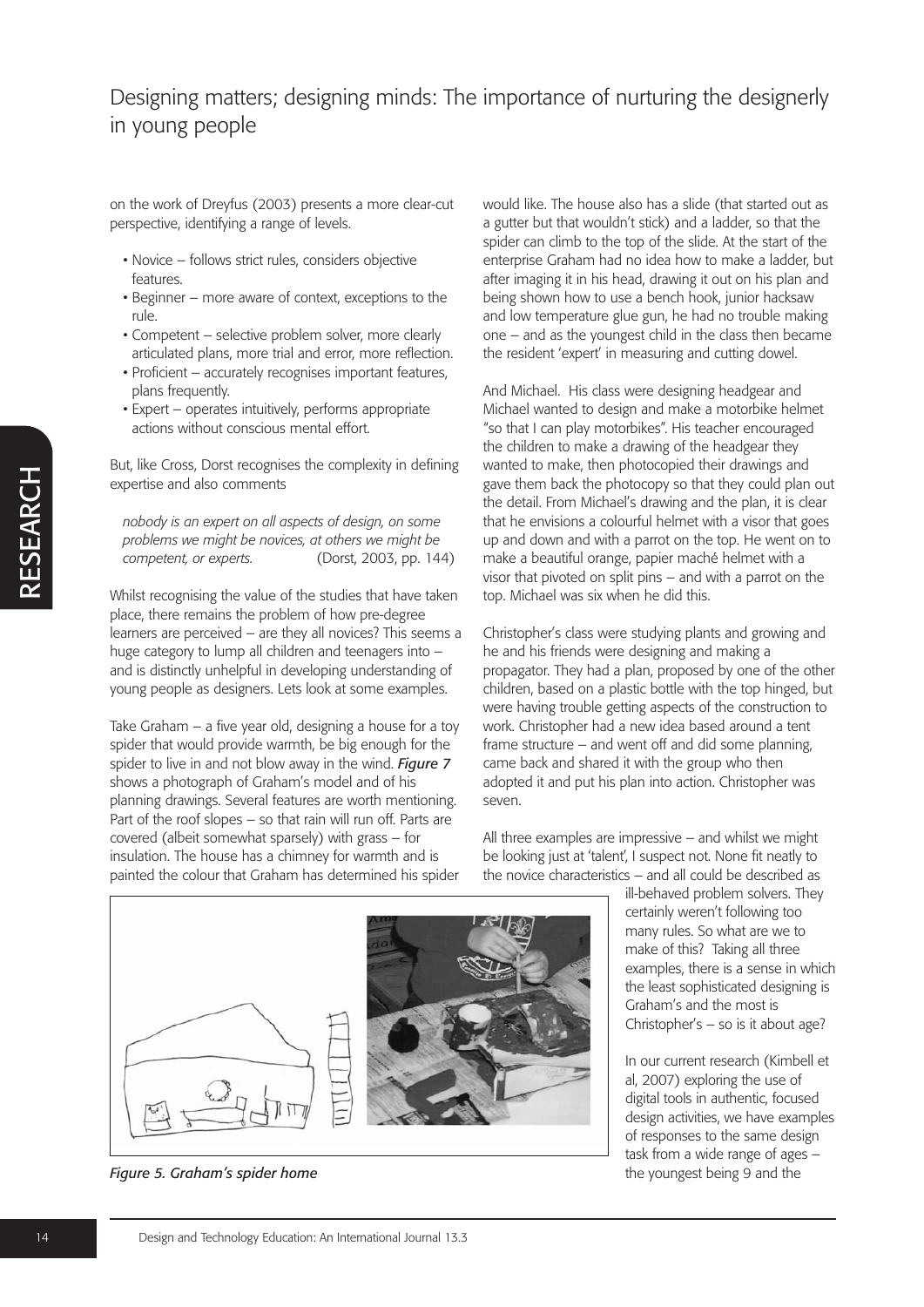oldest being 17. The quality of the designing revealed through the portfolios (which include drawing, writing, a photographic storyline of modeling developments and voice memos from the learners reporting on their progress, problems, achievements and so on) is varied – some is excellent, some more mediocre. And some of the excellent work – demonstrating greater competence - comes from the youngest children. So not only is it inappropriate to classify all pre-degree learners as novices, it is also not safe to assume that the older (and presumably more 'trained' and 'practiced' they are) the more advanced they will be as designers.

#### Capability, expertise and repertoire

So are linear views helpful? We have already seen how linear models of designing distort and mask the messy complexity and diversity of genuine designing. So too may be the case with a linear view of progression from novice to expert. If one considers issues of cognition there appear to be some particularities about young children's cognitive development and how this impacts in nurturing the designerly. For example, we know that children are learning fastest around about the age of 3 and that:

*The brain's greatest growth spurt…draws to a close around the age of 10, when the balance between synapse creation and atrophy abruptly shifts. Over the*



I wanted to make a motor bike helmet so<br>I could playmotorbites.

got a ballson and Stuck paper mode all over<br>the ballaon. I had a visir made out of chear plastic and put a card board parrot on the top

The past was easy to moke<br>the papier modreand the visir Where hard to mote.

It took methode eks. I am very pleased with my hat.

*Figure 6. Michael's motorbike helmet*

*next several years, the brain will ruthlessly destroy its weakest synapses, preserving only those that have been magically transformed by experience*. (Nash 1997 pp.7)

From further research conducted in TERU (the Understanding Technological Approaches project, Kimbell et al, 1996) in which we used close observation to track the design intentions and manifestations throughout the full length of class design projects across all school age groups, demonstrated that it was often the younger children who used the greatest range of strategies when generating and developing design ideas. (Stables, 1998).



*Figure 7. Christopher's propagator*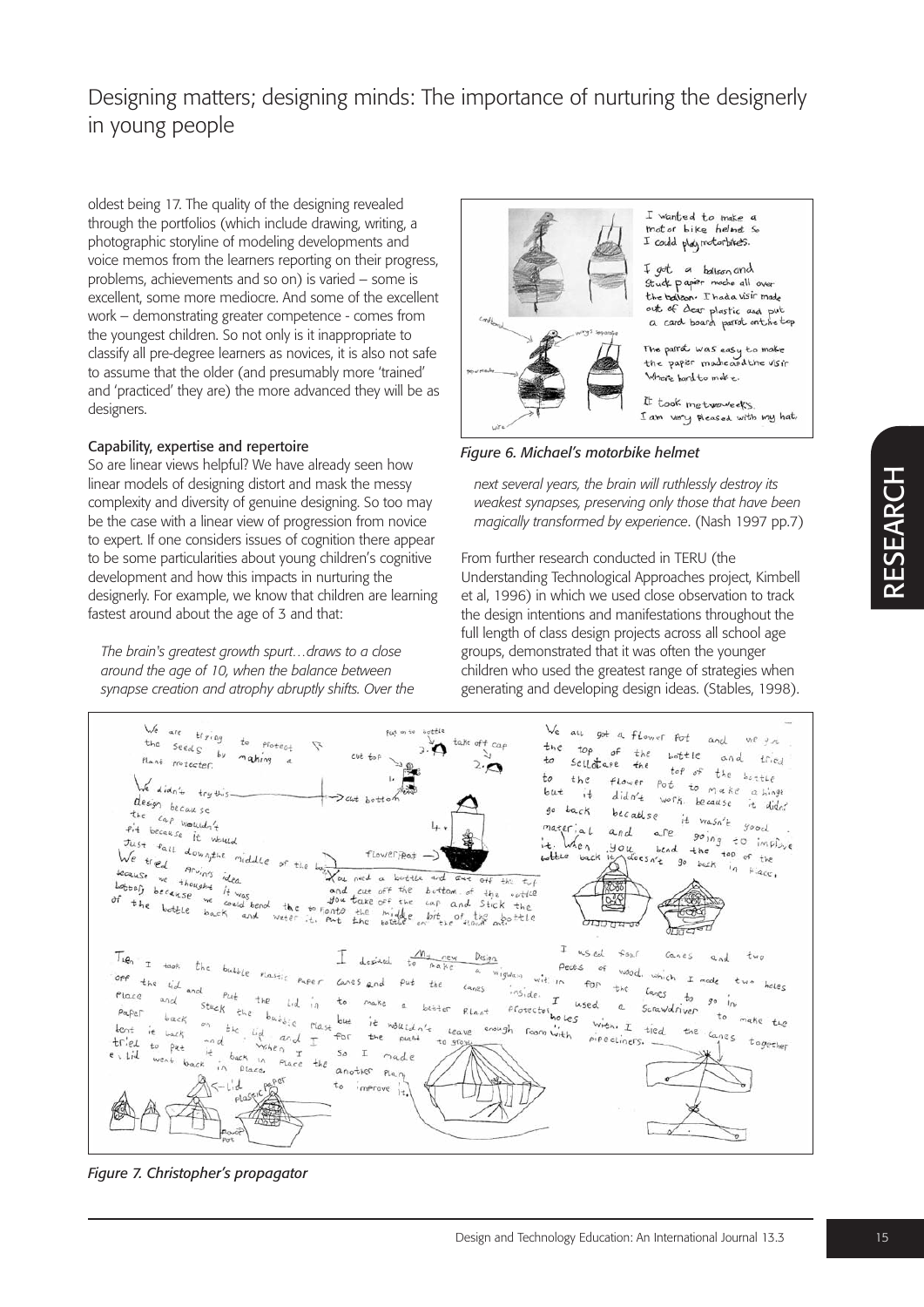This was, in part, because of the more directive (and potentially restrictive) approaches of teachers as children move to secondary education. And if expertise is, in part, based on experience, repertoire and precedent (Lawson, 2004) then could restricting repertoire (even inadvertently) not just "ruthlessly destroy" previous learning but also be restricting expertise?

Further insight into the complexity of how designing progresses in young children, comes from a study by Roden who tracked the designing strategies of very small children (Roden, 1999). She found no neat and tidy linear progression, classifying what happened to the types of strategies in four ways: strategies that changed with age; strategies that declined with age; strategies that stayed the same in nature but became more elaborate; and emergent strategies.

What is undeniable is that experience and the repertoire it creates are critical to the nurturing of the designerly and this has become apparent in current research we are undertaking to explore the interplay between sustainability (ecodesign) and creativity (Stables, 2009) and how this relates to preparing future Design and Technology teachers to support learners in addressing sustainable design (Stables and Lawler, in preparation). Through interviewing what could normatively be viewed as 'novice' (student) designers and 'expert' ecodesigners, it is becoming clear that being confident both to design for sustainability and to educate others to do the same cannot be 'hot-housed' through a couple of student projects, but must be 'slowcooked' through a continuous and embedded practice.

### Developing the research agenda: understanding the designerly

While the snippets of research drawn on above indicates the progress we have made in understanding ways of nurturing the designerly, it is all too visible that there is more to understand – and more to achieve in applying understandings into educational practice. This idea has what could be seen as parallel support from the design research community.

*We are still building the appropriate paradigm for design research. My personal "touch-stone" theory for this paradigm is that there are "designerly ways of knowing" …I believe that building such a paradigm will be helpful, in the long run, to design practice and design education. …We still know relatively little about the mystery of design ability, and that limits our "proper study of mankind". This is the goal for design research.*

(Cross, 1999, p. 10)

But are we sharing our research? I have drawn considerably on thinking from those concerned with design education for the professions – have they drawn on our research? Have we (those concerned with design in general education) taken the time to communicate with them? And if not, why not? Do we assume that our research is not valuable to others? Professional design increasingly sees itself not as an island – drawing together with psychologists, cultural theorists, anthropologists…but with educationalists?

Do we build walls unintentionally and carelessly in all the wrong places?

We have seen from research the impact of the careless boundaries that have been constructed that deter design students from seeing teaching as a satisfying and dynamic career (Kimbell et al, 2000) and we have seen the positive impact on teachers through careful collaboration in workshops with designers (Kimbell et al, 2002). But genuine research dialogue across all phases of design education remains elusive.

Preparing this paper has provided the opportunity to reflect on why, over so many years, I have believed so intensely in the importance of a designerly approach to the world; on the amount that has been discovered and achieved; and on the extent to which some of the concerns from the early days of design education resonate so completely with the current educational climate. Effective design education is educating for both Big D and little d designing – educating to design and education through design. Achieving this will mean building on past understandings – and creating new understandings through a dialogue both within and beyond the immediate community of those concerned with design in general education.

### Acknowledgements

Though not a regular feature of papers of this nature, I have drawn so heavily on the research of my colleagues in TERU that I would like to acknowledge their contribution to research and to my own understandings – Jenny Bain, Tony Lawler, the late Terry Liddament, Soo Miller, Maggie Rogers, John Saxton, Juliet Sprake, Tony Wheeler, and last but by no means least Richard Kimbell.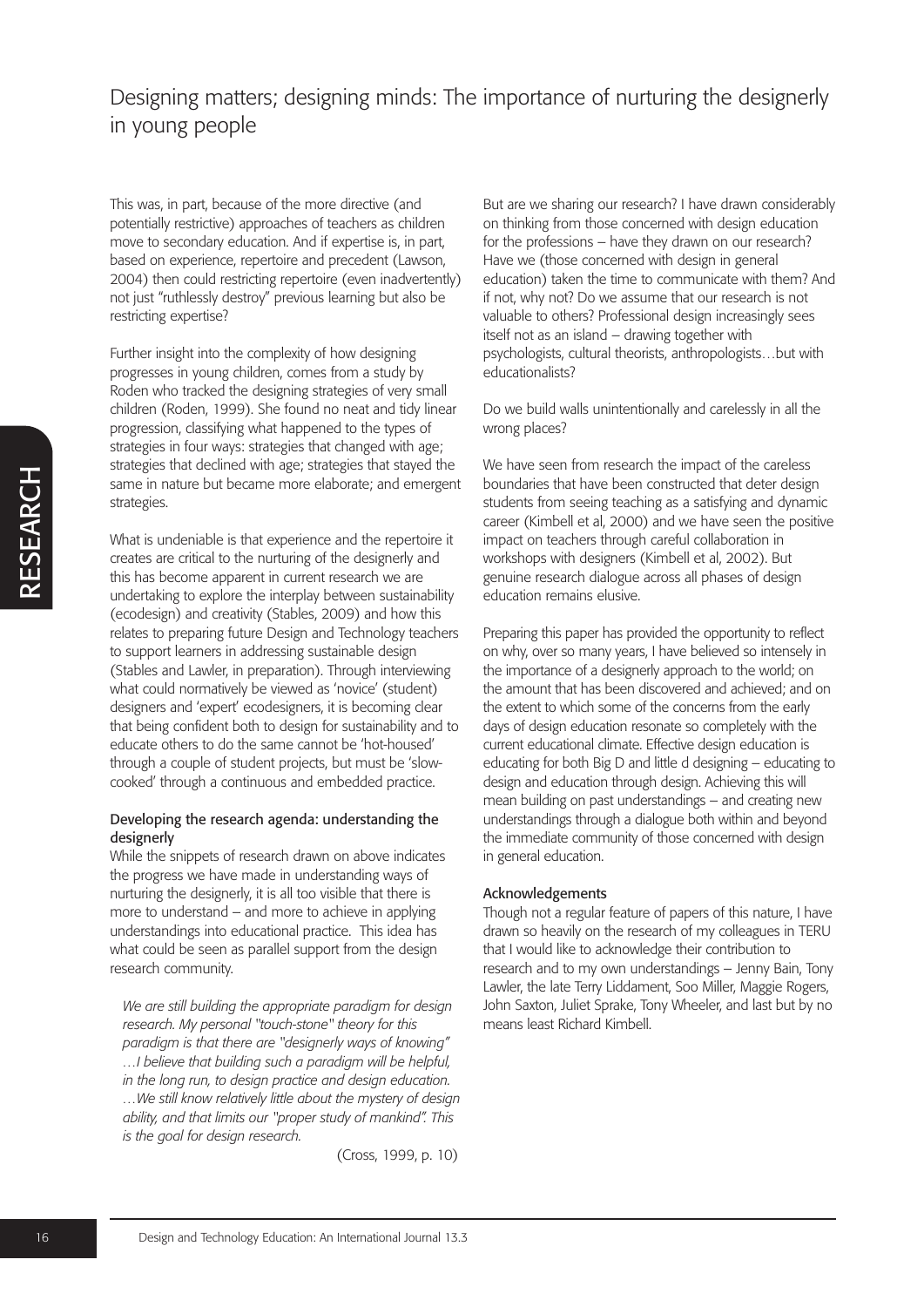### References

Archer, L. B., Baynes, K., & Langdon, R. (1976). *Design in general Education: Part one summary of findings.* London: Royal College of Art, Department of Design Research.

Archer, B. (1992). The nature of research in design and design education. In B. Archer, K. Baynes & P. Roberts (Eds.), *The nature of research into design and technology education* (pp. 7 – 14). Loughborough: Loughborough University of Technology.

Archer, B. (2005). The three Rs. In B. Archer, K. Baynes & P. Roberts (Eds.), *A framework for Design and Design Education: a reader containing key papers from the 1970s and 80s* (pp. 8-15). Wellesbourne: D&T Association and Loughborough University.

Baynes, K. (1985). Defining a Design Dimension of the Curriculum. *Journal of Art &Design Education,* 4(3), 237-243.

Baynes, K. (1989). The basis of designerly thinking in young children. In A. Dyson (Ed.), *Looking, making and learning: Art and Design in the primary school* (pp. 70-85). London: Kogan Page.

Baynes, K. (2006). Design education: what's the point? *Design and Technology Education: An International Journal, 11*(3), 7-10.

Black, P., & Harrison, G. (1985). *In place of confusion: Technology and science in the curriculum*. London & Nottingham: Nuffield-Chelsea Curriculum Trust / National Centre for School Technology.

Bronowski, J. (1973). *The ascent of man*. London: British Broadcasting Corporation.

Bruner, J. (1966). *Towards a theory of instruction.* Cambridge Mass.: Harvard University Press.

Cox, G. (2005). Cox review of creativity in business: building on the UK's strengths. In H. Treasury (Ed.): HMSO.

Craft, A. (2001). Little c creativity. In A. Craft, B. Jeffrey & M.Leibling (Eds.), *Creativity in Education.* London: Continuum.

Cross, N. (1979). Design education for lay people. *Studies in Design Education, Craft and Technology 11*(2).

Cross, N. (1982). Designerly ways of knowing. *Design Studies, 3*(4), 221-227.

Cross, N. (1990). The nature and nurture of design ability. *Design Studies, 11*(3), 127-140.

Cross, N. (1999). Design Research: a disciplined conversation. *Design Issues, 15*(2).

Cross, N. (2004). Expertise in design: an overview. *Design Studies, 25*(5), 427-441.

Csikszentmihalyi, M. (1996). *Creativity: flow and the psychology of discovery and invention*. New York: Harper Collins.

Design Council. (1980). *Design education at secondary level: A Design Council report.* London: Design Council.

Dorst, K. (2003). The problem of the design problem. In N. Cross & E. Edmonds (Eds.), *Expertise in design* (pp. 135 - 147). Sydney: Creativity and Cognition Studio Press.

Dreyfus, H.L. (2003) unpublished notes from the Spinoza lectures, May 26 & June 23rd at the University of Amsterdam.

Eisner, E., W. (2002). *The arts and the creation of mind.* New Haven; London: Yale University Press.

Frayling, C. (2006). *Introduction.* Paper presented at the DATA/NSEAD Seminar – Design Education: Now you see it, now you don't, Royal College of Art, London..

Jones, J. C. (1970). *Design methods: seeds of human futures.* London: John Wiley & Sons Ltd.

Kimbell, R., Stables, K., Wheeler, T., Wozniak, A., & Kelly, A. V. (1991). *The assessment of performance in design and technology*. London: SEAC / HMSO.

Kimbell, R., Stables, K., & Green, R. (1996). *Understanding practice in design and technology.* Buckingham UK: Open University Press.

Kimbell, R., Mahony, P., Miller, S., & Saxton, J. (1997). *Decisions by Design: A research project commissioned by the Design Council (March 1995 - April 1997) Final Report.* London: Goldsmiths College/Roehampton Institute.

Kimbell, R., Saxton, J., Miller, S., Liddament, T., & Stables, K. (1997). *Design skills for work: an exploration of transferability*. London: Design Council.

Kimbell, R., & Miller, S. (1999). *Design skills for work: fieldwork report*. London: Design Council.